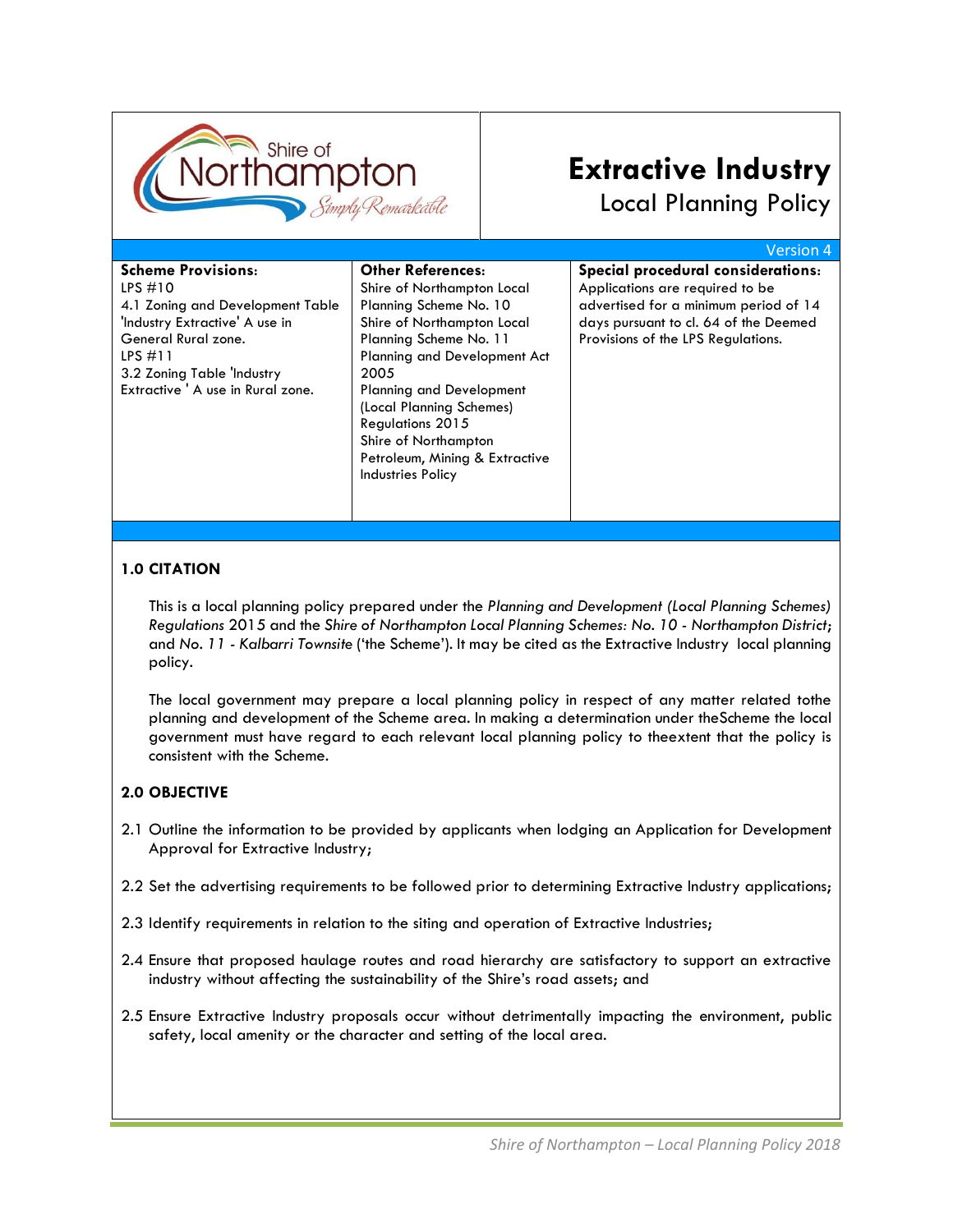### **3.0 POLICY STATEMENT**

### **3.1 Exemptions from the Policy**

This policy does not apply to the following:

- a. The extraction of basic raw materials on Crown land (including reserves and pastoral leases), which are covered by the *Mining Act 1978*.
- b. The extraction of basic raw materials to a depth of no more than 1m and an area of no more than 1 hectare where the material is to be used for improvements on the same property, municipal purposes or road construction.

## **3.2 Definitions**

For the purposes of this Policy, the following definitions apply:

**"basic raw materials"** means sand, (including silica sand) clay, hard rock, limestone, (including metallurgical limestone) gravel and other construction and road building materials.

**"dam"** means any man-made structure or excavation designed and constructed to intercept, accumulate and impound water flowing across, through or under any land and includes an off-stream dam, an onstream dam, a gully-wall dam, a turkey-nest dam, an excavated soak and any structure, excavation or other device designed to act either solely or partly as a nutrient stripping basin but does not include ornamental ponds or other water features associated with landscaping and gardens.

**"Environmentally Sensitive Area"** means those areas where the land could be subject to restriction on the extraction of basic raw materials for an environmental or conservation reason.

**"Major tourist route"** means those roads classified Primary Distributor, District Distributor and Tourist Roads by the Shire's Road Hierarchy.

**"School bus route"** means any public road utilised on a daily basis by a licenced school bus operator to transport children to and from an educational establishment registered by the Western Australian Department of Education.

**"Sensitive land use"** means in this Policy those uses that are sensitive to noise or other nuisances resulting from the extractive industry. Generally all forms of residential use, uses involving children such as kindergartens and schools and those involving doctors, hospitals and aged care facilities

## **3.3 Policy**

3.3.1 Extractive industry will only be approved where the local government is satisfied that the proposal will not result in unacceptable environmental impacts as a result of noise, vibration, dust, lightspill, odour, visual intrusion or contamination.

3.3.2 No extractive industry will be approved until such time as Council has received advice from the Department of Planning Lands and Heritage (Aboriginal Heritage), the Department of Water and Environment Regulation and the Department of Biodiversity, Conservation and Attractions in relation to heritage, flora/fauna and water issues respectively. An extractive industry will not be approved if there are substantiated objections from any of these agencies.

3.3.2 Depending on the nature of the proposed extractive industry, local wind, topography and vegetation conditions, setback distances from site boundaries and existing watercourse or bodies may need to be increased. When determining such setbacks the local government shall consider existing and potential land-uses on adjoining and nearby properties.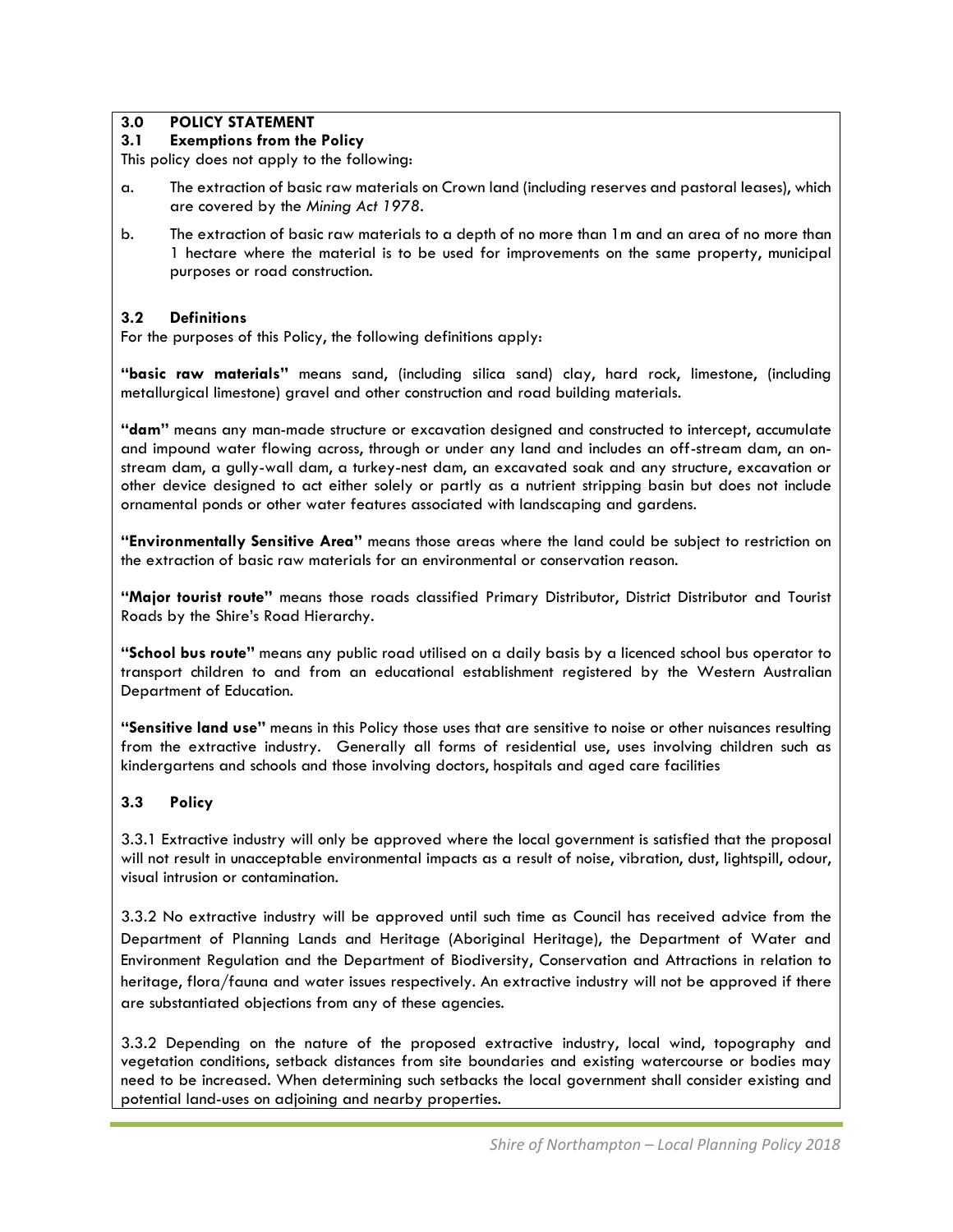3.3.3 The local government may require the preservation and/or planting of a vegetated buffer strip ensuring that the extraction activities are adequately screened from the road and adjoining properties.

3.3.4 Where an extractive industry has direct access to a sealed road and the projected number of vehicle movements from the site would justify such a requirement (as determined by the local government), the local government may require crossover and vehicle access areas within 50 metres of the road to be constructed with a stable, impervious surface, with stormwater runoff being controlled. In this regard the construction of a crossover shall be in accordance with the Council's existing Crossover Policy 6.6.

3.3.5 Where an extractive industry is being developed with or without direct access to a sealed road, the local government may require assistance to upgrade and maintain the road/s that will be affected by heavy vehicle movements associated with the extractive industry. Such upgrading contributions may be financial or in-kind and shall be calculated on a case-by-case basis.

3.3.6 Extractive industry will only be approved where the local government is satisfied that the proposal will not negatively impact upon the local road network, including the provision of local bus services.

3.3.7 The local government will not support the operation of extractive industry outside of the following hours, unless it can be demonstrated the proposed extraction area/activity is at least 1000 metres from the closest neighbouring residence upon which the Council may entertain extended operating times:

- Monday to Saturday 7.00 am to 6.00 pm;
- Sundays and Public Holidays no operations.

3.3.8 The Extractive industry will generally be approved for a one year period from the date of issue. Operations that continue beyond one year's duration will be subject to a renewed application for development approval on an annual basis. For large scale mining operations an extended period of approval may be entertained by the local government, based on individual merit.

3.3.9 Proposals for extractive industry within the visually sensitive areas identified by the *Moresby Ranges Management Strategy* 2009 will not be approved where the development may result in the reduction of environmental or visual landscape quality.

#### **3.4 Application Requirements**

Applications shall include the following information:

3.4.1 A plan of the excavation site to a scale of between 1:500 and 1:2,000 showing:

- a) Existing and proposed land contours plotted at 1m contour intervals;
- b) The land on which the excavation site is to be located;
- c) External surface dimensions of the land;
- d) Location and depth of the existing and proposed excavation of the land;
- e) Location of existing remnant vegetation;
- f) Setback distances of the extractive site to property boundaries and sensitive land uses (including dwellings and their associated outbuildings/structures within a 1000m radius;
- g) Setback distances of the extractive site to buildings contained on the Shire of Northampton Municipal Heritage Inventory within a 5000m radius;
- h) Location of existing and proposed thoroughfares or other means of vehicle access to and egress from the land and to public thoroughfares in the vicinity of the land;
- i) Location of buildings, treatment plant, tanks and other improvements and developments existing on, approved for or proposed in respect of the land;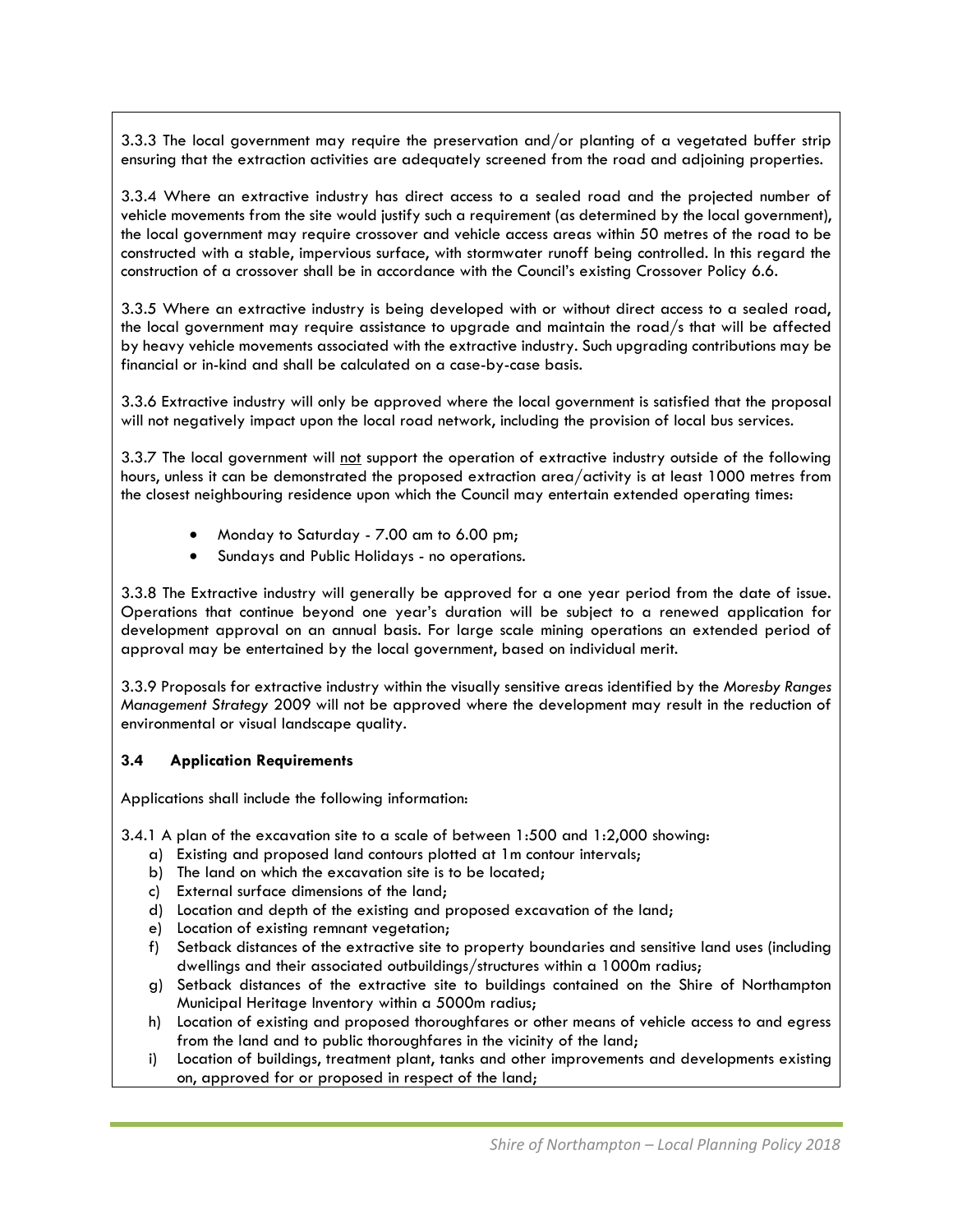- j) Location of existing power lines, telephone cables and any associated poles or pylons, sewers, pipelines, reserves, bridges, railway lines and registered easement or other encumbrances over or within a 1000m radius of the land;
- k) Location of all existing dams, watercourses, including but not limited to drains, sumps, wells, and bores on or adjacent to the land within a 1000m radius;
- l) Location and description of existing and proposed fences, gates and warning signs around the land; and
- m) Location and size of the areas proposed for stockpiling excavated material, treated material, overburden and soil storage on the land and elsewhere.

#### 3.4.2 A management plan containing:

- a) The nature and estimated duration of the proposed excavation;
- b) The stages and the timing of the stages in which it is proposed to carry out the excavation;
- c) Details of the methods to be employed in the proposed excavation and a description of any onsite processing works;
- d) Details of the depth and extent of the existing and proposed excavation of the site;
- e) An estimate of the depth of and description of the nature and quantity of the overburden to be removed;
- f) Description of the methods by which existing vegetation is to be cleared and topsoil and overburden removed or stockpiled;
- g) Description of the means of access to the excavation site and the types of thoroughfares to be constructed;
- h) Details of the proposed number and size of trucks entering and leaving the site each day, their maintenance and refuelling requirements and the route or routes to be taken by those vehicles (the local government may require contributions towards the upgrade of roads);
- i) Description of any proposed buildings, water supply, treatment plant, tanks and other improvements;
- j) Details of drainage conditions applicable to the land and methods by which the excavation site is to be kept drained;
- k) Description of the measures to be taken to minimise sand drift, dust nuisance, erosion, vibration abatement, watercourse siltation and dangers to the general public;
- l) Description of the measures to be taken to comply with the Environmental Protection (Noise) Regulations 1997;
- m) Description of the existing site environment and a report on the anticipated effect that the proposed excavation will have on the environment, within a 1000m radius of the land, including ground water, flora and fauna and air quality;
- n) Details of the nature of existing vegetation, shrubs and trees and a description of measures to be taken to minimise the clearing of existing vegetation and the management of the remaining vegetation; and
- o) Description of the measures to be taken in screening the excavation site, or otherwise minimising adverse visual impacts, from nearby thoroughfares or other areas.
- p) Management techniques to address potential conflict with surrounding landuses and protection of environment attributes, including reporting mechanisms for conflicts.

3.4.3 Additional information that may be required:

- a) Should Council determine that the proposed extractive industry has the potential to, or is likely to, create adjoining landowner impacts, such as noise, dust, vibration, lightspill, odour or environmental impacts, then further information may be required to support the development application, including but not limited to the following:
	- i. Baseline data to be provided for wind, noise, dust and/or environmental data at specified locations;
	- ii. Vibration abatement and control measure details; and
	- iii. Timing, frequency and duration of blasting/crushing/excavation activities;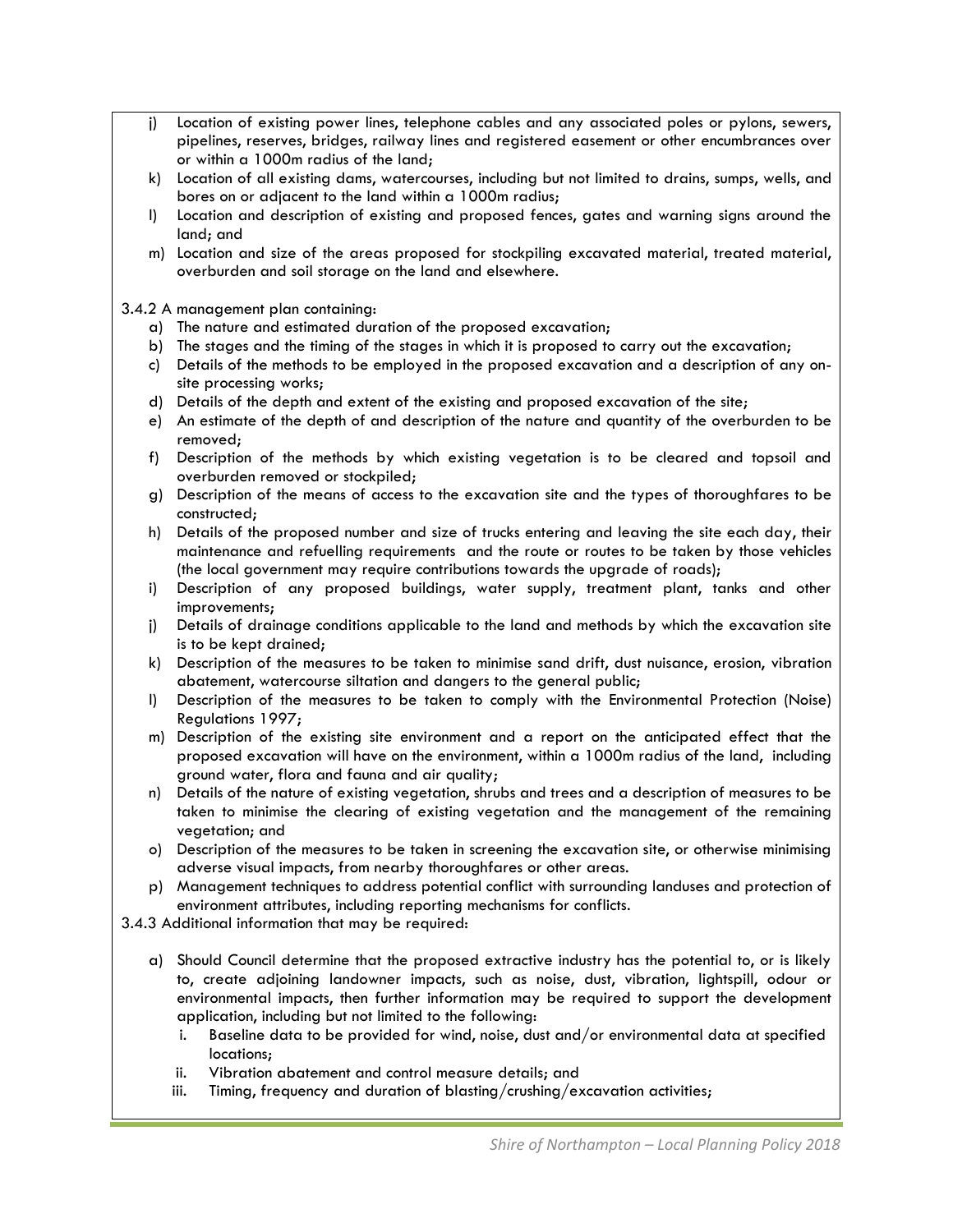- b) Additional information in relation to the storage of chemicals or other potential contaminants on site relevant to the extractive industry;
- c) A Visual Impact Assessment where the proposed extractive industry has the potential to, or is likely to, create visual intrusion impacts upon adjacent landholdings, major roads or places of heritage, cultural or landscape significance.
- d) Should the extractive industry be located within a radius of 5,000m from a place listed upon the Shire's Municipal Heritage Inventory, or 1,000m from a dwelling or other physical infrastructure, AND Council determines that the proposed extractive industry has the potential to, or is likely to, create physical or visual impacts upon that place/site, then further information may be required, as per the following:
	- i. A structural review of the heritage place (including associated buildings and heritage assets), dwelling or other physical structure to be undertaken prior to the commencement of the extractive industry;
	- ii. Ongoing structural reviews of those places to be undertaken so as to determine the level of impact (if any) of the extractive industry upon those places, with the frequency of those reviews to be determined by the local government, taking into account the type of extractive industry, the mechanism of impact and the distance of the works from the heritage place; and
- iii. The requirement for the cessation of works, and the process for remediation, to restore those heritage places, should an impact or impacts be found and be attributed to the extractive industry operations.
- 3.4.4 A rehabilitation and decommissioning plan indicating:
	- a) The objectives of the program, having due regard to the nature of the surrounding area and the proposed end-use of the excavation site;
	- b) Whether restoration and reinstatement of the excavation site is to be undertaken progressively or upon completion of excavation operations;
	- c) How any face is to be made safe and batters sloped;
	- d) The method by which topsoil is to be replaced and revegetated;
	- e) The numbers and types of trees and shrubs to be planted and other landscaping features to be developed;
	- f) How rehabilitated areas are to be maintained; and
	- g) The program for the removal of buildings, plant, waste and final site clean up.

## **3.5 Advertising and Consultation**

- 3.5.1 Applications for an 'Extractive Industry' are required to be advertised for a minimum period of 14 days pursuant to the cl. 64, Part 8 of Schedule 2 - Deemed Provisions of the *Planning and Development (Local Planning Schemes) Regulations* 2015 and the *Shire of Northampton Consultation for Planning Proposals Local Planning Policy*.
- 3.5.2 Consultation will also be undertaken with the following government agencies:
	- Department of Mines and Petroleum;
	- Department of Water and Environment Regulation;
	- Department of Biodiversity, Conservation and Attractions; and
	- Department Planning, Lands and Heritage, including Aboriginal Heritage.

#### **3.6 Reference to other Agencies and their requirements**

This Policy acts to complement the various state and federal government Acts, Regulations, and Policies that may apply to Extractive Industries, however does not override the regulations and/or requirements